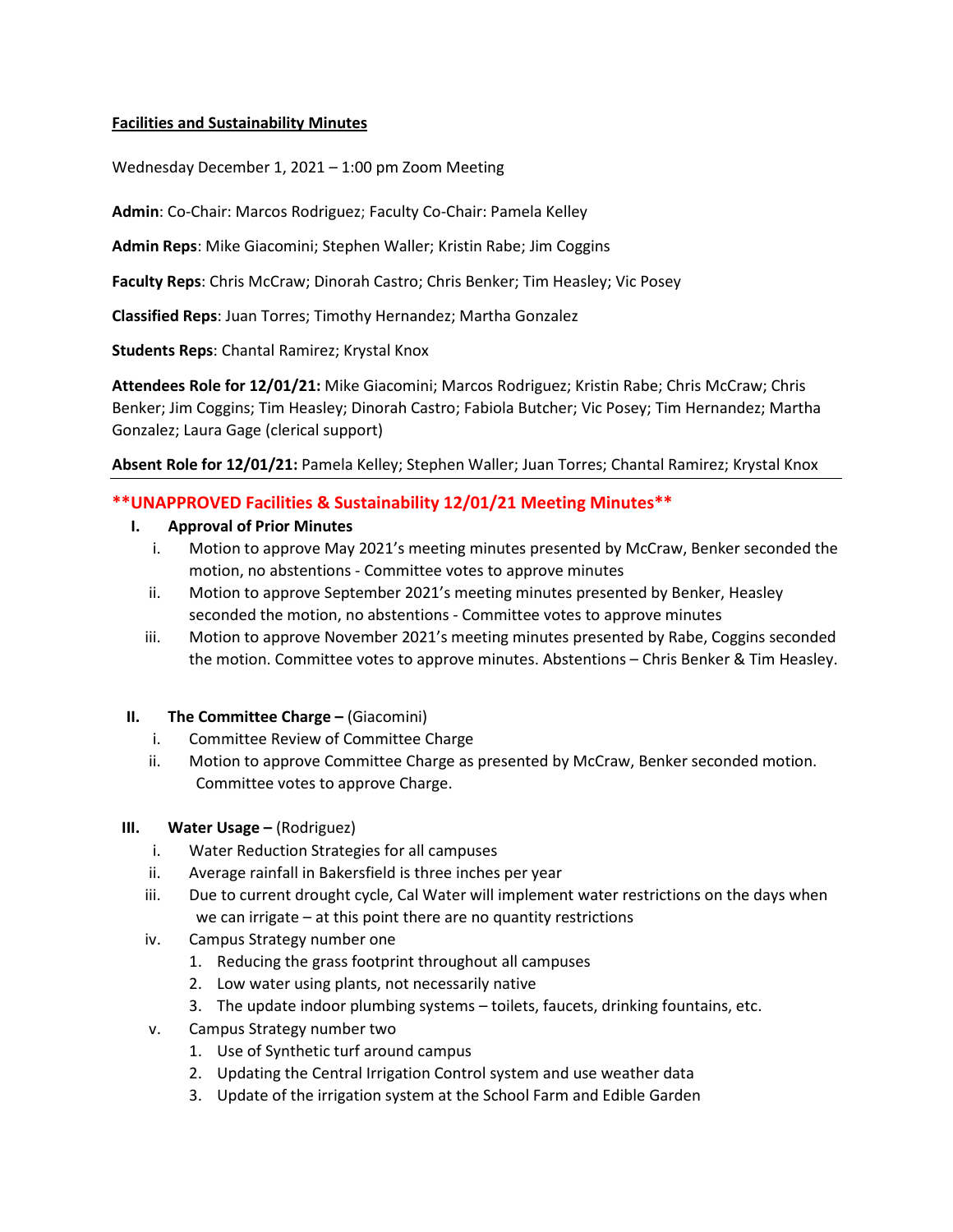- 4. Installing root watering systems for all trees on campus and not be dependent on lawn sprinklers for the irrigation source
- 5. TES (Thermal Energy Saving) tank, water cooling towers and grey water systems, sewage water
- vi. Final Direction
	- 1. Be proactive and a community leader in preserving our natural resources
- vii. Committee input, questions, and concerns
	- 1. Will the committee consider dry scaping
		- 2. Will this impact water bottle refilling stations
		- 3. Take into consideration that due to Covid we have not really had student traffic on campus, so conversations with people who have been on campus prior to Covid to determine where the "natural hang out" for students are; as dry scaping might not be comfortable to sit on or hang out, especially during the summer

# **IV. Program Review** – (Rabe)

- i. Facilities Resource Request 2021-2022 Cycle Review Rabe is cleaning report to determine what has been answered and what has not been answered. The plan is to categorize by renovations, furniture, space allocation. The report reflects request. Rabe plans to submit the spreadsheet with all renovation and furniture requests to the committee in February to review
- ii. If you are not sure if your area is covered, email inquiry to Rabe

# **V. Edible Garden Review** – (Rodriguez)

- i. Edible School Yard, is a program that is in conjunction with the Grimmway Foundation, and Adventist Health
- ii. The project area will be adjacent to the horticulture lab on Mt. Vernon
- iii. We anticipate getting out of DSA within two weeks
- iv. Will have its own irrigation system
- v. Planting Selections
	- 1. Fruit Trees
	- 2. Greens
	- 3. Vegetables
	- 4. Roots
	- 5. Fruit
	- 6. Shrubs
	- 7. Perennial
	- 8. Grasses
- vi. Committee, input, questions, and concerns
	- 1. How was the location for this chosen
		- A. The site was selected because of the proximity to the horticulture lab and the Ag building
		- B. There is access from the parking lot to the north, and there is a quick move over to culinary arts programs which will use product
		- C. It is an enclosed area
		- D. It was an underutilized part of campus
	- 2. Are plans accessible for public to view
		- A. Detailed plans do not normally get put out to the public